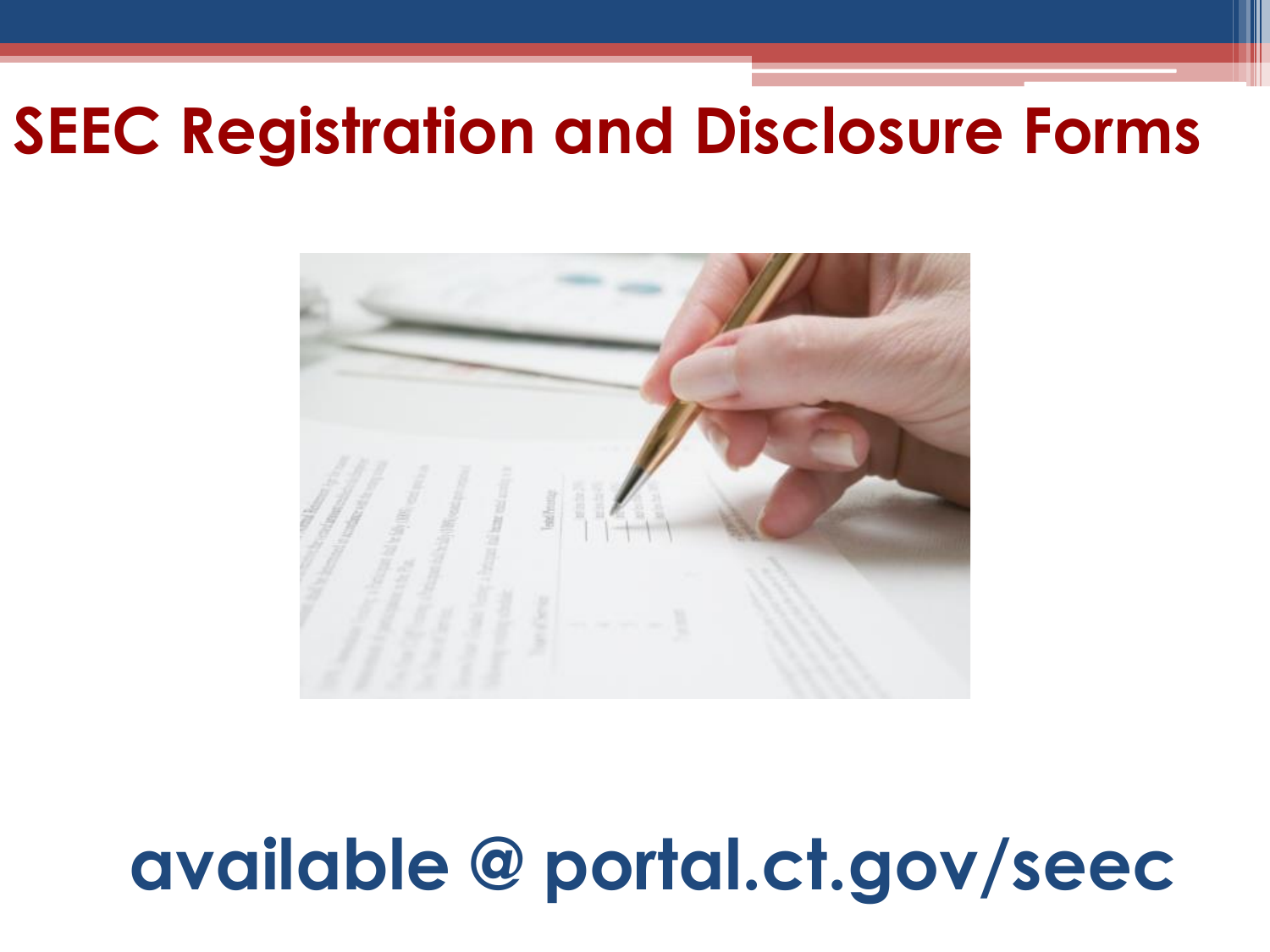# **10 DAY RULE**

### **A candidate must file SEEC Form 1 and Form 1A or 1B with the Town Clerk within 10 days of becoming a candidate**

The 10 days begins when the Town Clerk **receives** party endorsement or other notice of qualification for ballot or when the candidate spends or receives money for the purpose of bringing about his election.

Failure to file SEEC Form 1 and Form 1A or Form 1B will result in the imposition of a **MANDATORY \$100 penalty** by the Town Clerk. If candidate still fails to file, Town Clerk refers matter to the Commission.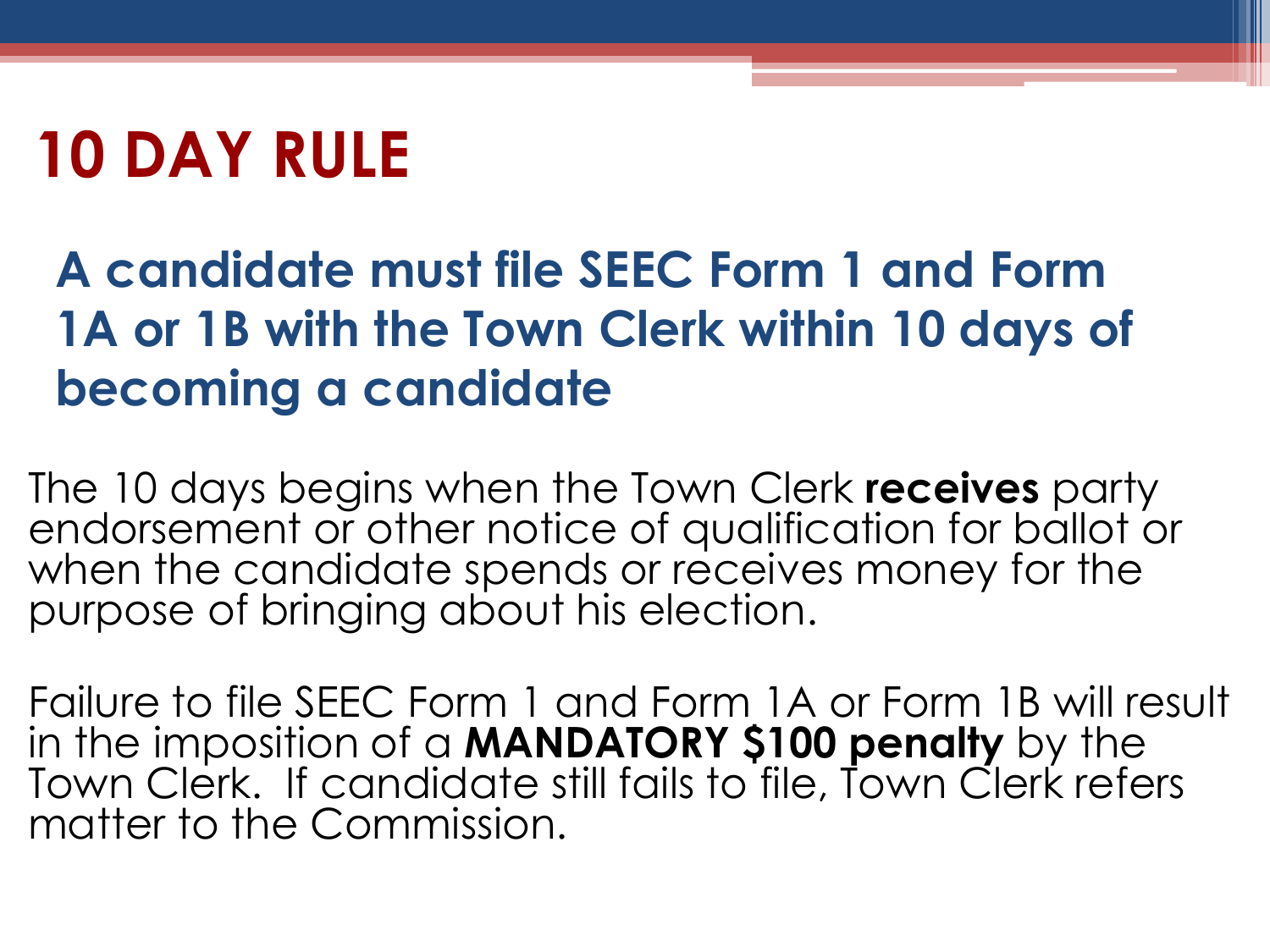# **SEEC FORM 1 and Form 1A/1B Registration by Candidate**

| <b>SEEC FORM 1</b><br>STATE ELECTIONS ENFORCEMENT COMMISSION<br><b>Registration by Candidate</b><br><b>Revised September 2016</b>             |       |                 |                                                                                                                                                                                                                                                                                                                                                                                                                                                                           |                 |                           | Page 1 of 4     |
|-----------------------------------------------------------------------------------------------------------------------------------------------|-------|-----------------|---------------------------------------------------------------------------------------------------------------------------------------------------------------------------------------------------------------------------------------------------------------------------------------------------------------------------------------------------------------------------------------------------------------------------------------------------------------------------|-----------------|---------------------------|-----------------|
| 1. ELECTION DATE (mm/dd/yyyy)<br><b>REGISTRATION TYPE</b>                                                                                     |       |                 | 2. MUNICIPALITY                                                                                                                                                                                                                                                                                                                                                                                                                                                           |                 |                           |                 |
| □ Initial □ Amendment                                                                                                                         |       |                 | (If applicable)                                                                                                                                                                                                                                                                                                                                                                                                                                                           |                 |                           |                 |
| 3. OFFICE OR POSITION SOUGHT                                                                                                                  |       |                 |                                                                                                                                                                                                                                                                                                                                                                                                                                                                           |                 | <b>4. DISTRICT NUMBER</b> |                 |
|                                                                                                                                               |       |                 |                                                                                                                                                                                                                                                                                                                                                                                                                                                                           | (If applicable) |                           |                 |
| <b>5. PARTY AFFILIATION</b>                                                                                                                   |       |                 |                                                                                                                                                                                                                                                                                                                                                                                                                                                                           |                 |                           |                 |
|                                                                                                                                               |       |                 |                                                                                                                                                                                                                                                                                                                                                                                                                                                                           |                 |                           |                 |
| Democratic<br>$\Box$ Republican                                                                                                               |       | Other (Specify) |                                                                                                                                                                                                                                                                                                                                                                                                                                                                           |                 |                           |                 |
| <b>6. CANDIDATE NAME</b>                                                                                                                      |       |                 |                                                                                                                                                                                                                                                                                                                                                                                                                                                                           |                 |                           | Suffly          |
| <b>First Name</b>                                                                                                                             |       | м               | <b>Last Name</b>                                                                                                                                                                                                                                                                                                                                                                                                                                                          |                 |                           |                 |
| 7. CANDIDATE RESIDENCE ADDRESS                                                                                                                |       |                 | <b>8. CANDIDATE MAILING ADDRESS (If different)</b>                                                                                                                                                                                                                                                                                                                                                                                                                        |                 |                           |                 |
| <b>Street Address</b>                                                                                                                         |       |                 | <b>Address</b>                                                                                                                                                                                                                                                                                                                                                                                                                                                            |                 |                           |                 |
| City                                                                                                                                          | State | <b>Zip Code</b> | City                                                                                                                                                                                                                                                                                                                                                                                                                                                                      |                 | State                     | <b>Zip Code</b> |
| 9. CANDIDATE TELEPHONE                                                                                                                        |       |                 | <b>10. CANDIDATE EMAIL ADDRESS</b>                                                                                                                                                                                                                                                                                                                                                                                                                                        |                 |                           |                 |
| (Include Area Code)                                                                                                                           |       |                 |                                                                                                                                                                                                                                                                                                                                                                                                                                                                           |                 |                           |                 |
| 11. DESIGNATION OF CAMPAIGN FUNDING SOURCE                                                                                                    |       |                 |                                                                                                                                                                                                                                                                                                                                                                                                                                                                           |                 |                           |                 |
| (Check one)<br>$\Box$ A. I am forming a candidate committee and I am required to file a Candidate Committee<br><b>Registration Statement.</b> |       |                 | Go to Form $1A$ and complete pages 2 and $3$ — Candidate Registration Statement.                                                                                                                                                                                                                                                                                                                                                                                          |                 |                           |                 |
| $\Box$ B. I am exempt from forming a candidate committee and I am filing a Certification of Exemption<br>from Forming a Candidate Committee.  |       |                 |                                                                                                                                                                                                                                                                                                                                                                                                                                                                           |                 |                           |                 |
|                                                                                                                                               |       |                 | Go to Form IB and complete page 4 - Certification of Exemption from Forming a Candidate Committee.<br>Important Notice: Failure of a candidate to complete this page together with either Form 1A, "Registration<br>of Candidate Committee," or Form 1B "Exemption from Forming a Candidate Committee," within 10 days<br>of becoming a candidate will subject the candidate to a mandatory \$100 late filing fee.<br>See Section 9-623(b), Connecticut General Statutes. |                 |                           |                 |
|                                                                                                                                               |       |                 | Making a false statement on this form may subject you to criminal penalties, including but not limited to,<br>imprisonment for up to one year or a fine of up to two thousand dollars, or both.                                                                                                                                                                                                                                                                           |                 |                           |                 |
|                                                                                                                                               |       |                 | <b>CONNECTICUT STATE ELECTIONS ENFORCEMENT COMMISSION</b><br>20 Trinity Street · Hartford, Connecticut 06106-1628<br>860 256 2940                                                                                                                                                                                                                                                                                                                                         |                 |                           |                 |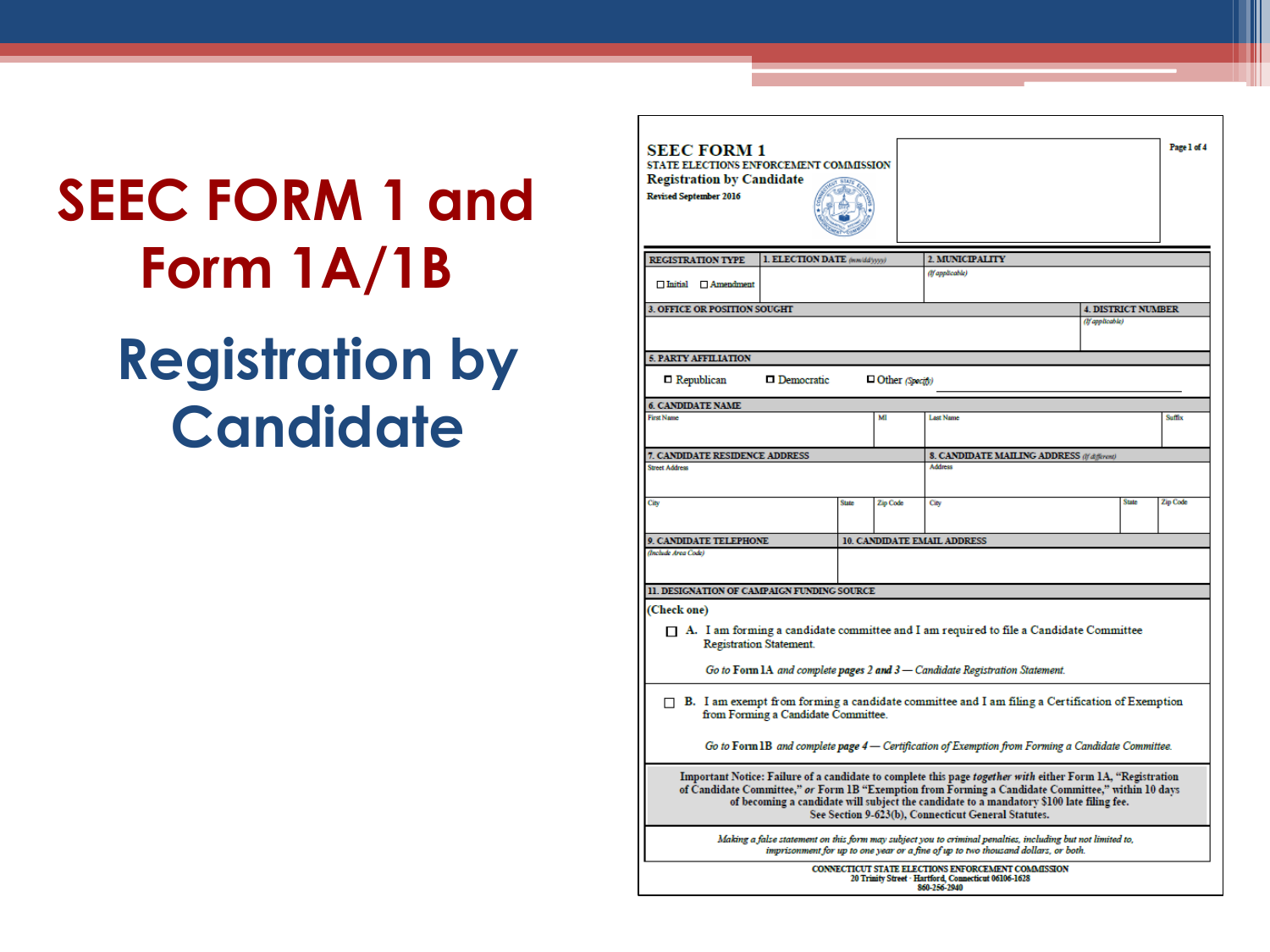### **SEEC FORM 1 and Form 1A/1B**

### **Candidate Committee Registration**

| <b>SEEC FORM 1A</b><br>STATE ELECTIONS ENFORCEMENT COMMISSION<br><b>Candidate Committee Registration Statement</b> |                       |              |          |                                                     |  | Page 2 of 4 |          |
|--------------------------------------------------------------------------------------------------------------------|-----------------------|--------------|----------|-----------------------------------------------------|--|-------------|----------|
| <b>Revised September 2016</b>                                                                                      |                       |              |          |                                                     |  |             |          |
| REGISTRATION TYPE                                                                                                  | <b>CANDIDATE NAME</b> |              |          |                                                     |  |             |          |
| <b>Initial</b><br>□ Amendment                                                                                      |                       |              |          |                                                     |  |             |          |
| 12. COMMITTEE NAME                                                                                                 |                       |              |          |                                                     |  |             |          |
|                                                                                                                    |                       |              |          |                                                     |  |             |          |
| <b>13. COMMITTEE ADDRESS</b>                                                                                       |                       |              |          | 14. & 15. COMMITTEE EMAIL ADDRESS & WEBSITE         |  |             |          |
| Address                                                                                                            |                       |              |          | <b>Email Address</b>                                |  |             |          |
| City                                                                                                               |                       | <b>State</b> | Zip Code | <b>Website</b>                                      |  |             |          |
|                                                                                                                    |                       |              |          |                                                     |  |             |          |
| <b>16. TREASURER NAME</b><br><b>First Name</b>                                                                     |                       |              | MI       | <b>Last Name</b>                                    |  |             | Suffix   |
|                                                                                                                    |                       |              |          |                                                     |  |             |          |
| <b>17. TREASURER RESIDENCE ADDRESS</b>                                                                             |                       |              |          | 18. TREASURER MAILING ADDRESS (If different)        |  |             |          |
| <b>Street Address</b>                                                                                              |                       |              |          | Address                                             |  |             |          |
| City                                                                                                               |                       | State        | Zip Code | City                                                |  | State       | Zip Code |
| <b>19. TREASURER TELEPHONE</b>                                                                                     |                       |              |          | <b>20. TREASURER EMAIL ADDRESS</b>                  |  |             |          |
| (Include Area Code)                                                                                                |                       |              |          |                                                     |  |             |          |
| 21. DEPUTY TREASURER NAME                                                                                          |                       |              |          |                                                     |  |             |          |
| <b>First Name</b>                                                                                                  |                       |              | M        | <b>Last Name</b>                                    |  |             | Suffix   |
|                                                                                                                    |                       |              |          |                                                     |  |             |          |
| 22. DEPUTY TREASURER RESIDENCE ADDRESS                                                                             |                       |              |          | 23. DEPUTY TREASURER MAILING ADDRESS (If different) |  |             |          |
| <b>Street Address</b>                                                                                              |                       |              |          | Address                                             |  |             |          |
| City                                                                                                               |                       | State        | Zip Code | City                                                |  | State       | Zip Code |
|                                                                                                                    |                       |              |          |                                                     |  |             |          |
| 24. DEPUTY TREASURER TELEPHONE                                                                                     |                       |              |          | 25. DEPUTY TREASURER EMAIL ADDRESS                  |  |             |          |
| (Include Area Code)                                                                                                |                       |              |          |                                                     |  |             |          |
| 26. DEPOSITORY INSTITUTION NAME                                                                                    |                       |              |          |                                                     |  |             |          |
|                                                                                                                    |                       |              |          |                                                     |  |             |          |
| 27. DEPOSITORY INSTITUTION ADDRESS                                                                                 |                       |              |          |                                                     |  |             |          |
| <b>Address</b>                                                                                                     |                       |              |          | City                                                |  | State       | Zip Code |
|                                                                                                                    |                       |              |          |                                                     |  |             |          |

| <b>REGISTRATION TYPE</b>    | <b>CANDIDATE NAME</b>                                       |                                                                                                                                                                                                                                                                                                                                                                                                                                                         |
|-----------------------------|-------------------------------------------------------------|---------------------------------------------------------------------------------------------------------------------------------------------------------------------------------------------------------------------------------------------------------------------------------------------------------------------------------------------------------------------------------------------------------------------------------------------------------|
| $\Box$ Initial<br>Amendment |                                                             |                                                                                                                                                                                                                                                                                                                                                                                                                                                         |
|                             | 12. REASON FOR EXEMPTION FROM FORMING A CANDIDATE COMMITTEE |                                                                                                                                                                                                                                                                                                                                                                                                                                                         |
|                             |                                                             | I hereby certify that I am exempt from forming a candidate committee because: (CHECK ONE)                                                                                                                                                                                                                                                                                                                                                               |
|                             |                                                             | A. I am one of a slate of candidates whose campaigns are being funded solely by a town committee or a<br>political committee formed for a single election or primary and expenditures made on my behalf will be<br>reported by the committee sponsoring my candidacy. The name of this sponsoring committee is:                                                                                                                                         |
|                             |                                                             | <b>OR</b>                                                                                                                                                                                                                                                                                                                                                                                                                                               |
|                             |                                                             | $\Box$ B. I am funding my campaign entirely from my own personal funds and will not request or receive<br>contributions from other individuals or committees and I understand that if I make expenditures exceeding one<br>thousand dollars (\$1,000) that I shall be responsible for filing financial disclosure statements (SEEC Form 23)<br>according to the same schedule and in the same manner as required of treasurers of candidate committees. |
|                             |                                                             | ΩR                                                                                                                                                                                                                                                                                                                                                                                                                                                      |
|                             |                                                             | $\Box$ C. I do not intend to receive or expend funds in excess of one thousand dollars (\$1,000).                                                                                                                                                                                                                                                                                                                                                       |
|                             |                                                             | ΟR                                                                                                                                                                                                                                                                                                                                                                                                                                                      |
|                             |                                                             | D. I do not intend to receive or expend any funds, including personal funds, for this campaign.                                                                                                                                                                                                                                                                                                                                                         |
| <b>13. CERTIFICATION</b>    |                                                             |                                                                                                                                                                                                                                                                                                                                                                                                                                                         |
| knowledge and belief.       |                                                             | I hereby certify and state, under penalties of false statement, that this statement of exemption from forming a<br>candidate committee, for the reason checked above, is true, accurate and complete to the best of my                                                                                                                                                                                                                                  |
|                             |                                                             |                                                                                                                                                                                                                                                                                                                                                                                                                                                         |

#### **Exemption from Forming a Candidate Committee**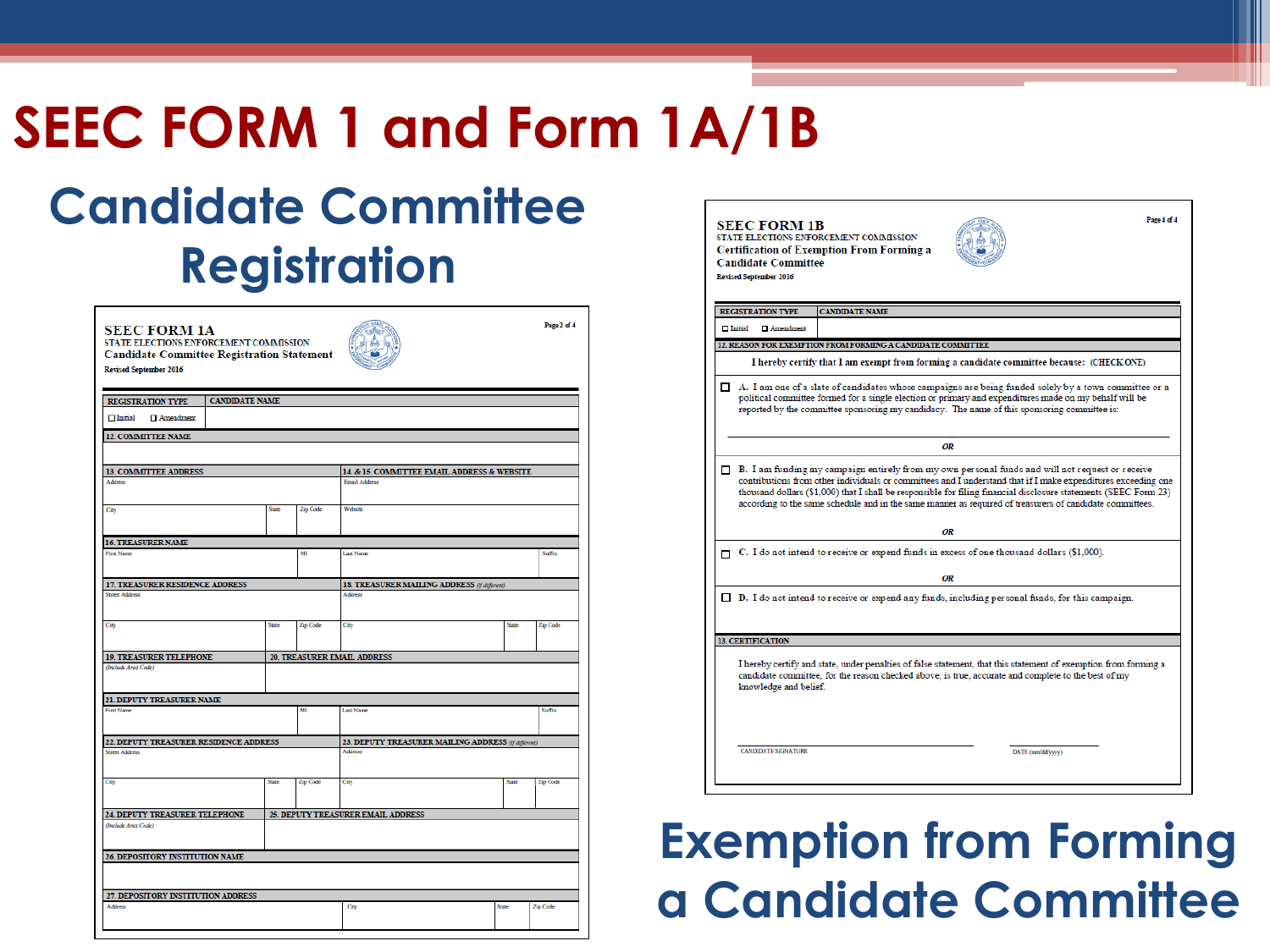| <b>SEEC FORM 3</b><br><b>Political Committee (PAC) Registration</b><br>STATE ELECTIONS ENFORCEMENT COMMISSION<br><b>Revised September 2012</b>                                               |       |                 |                                                                       | <b>REGISTRATION TYPE</b><br>$\Box$ Original<br>$\Box$ Amendment/ | Page 1 of 5<br><b>Biennial with Changes</b> |
|----------------------------------------------------------------------------------------------------------------------------------------------------------------------------------------------|-------|-----------------|-----------------------------------------------------------------------|------------------------------------------------------------------|---------------------------------------------|
| <b>1. NAME OF COMMITTEE</b>                                                                                                                                                                  |       |                 |                                                                       | 2. ACRONYM                                                       |                                             |
|                                                                                                                                                                                              |       |                 |                                                                       |                                                                  |                                             |
| <b>3. COMMITTEE ADDRESS</b>                                                                                                                                                                  |       |                 | 4. COMMITTEE E-MAIL / 5. COMMITTEE WEBSITE                            |                                                                  |                                             |
| Address                                                                                                                                                                                      |       |                 | Email                                                                 |                                                                  |                                             |
| City                                                                                                                                                                                         | State | Zip Code        | Website                                                               |                                                                  |                                             |
| <b>6. CHAIRPERSON NAME</b>                                                                                                                                                                   |       |                 |                                                                       |                                                                  |                                             |
| <b>First Name</b>                                                                                                                                                                            |       | MI              | <b>Last Name</b>                                                      |                                                                  | Suffix                                      |
| <b>7. CHAIRPERSON RESIDENCE ADDRESS</b>                                                                                                                                                      |       |                 | <b>8. CHAIRPERSON MAILING ADDRESS (If different)</b>                  |                                                                  |                                             |
| <b>Street Address</b>                                                                                                                                                                        |       |                 | <b>Address</b>                                                        |                                                                  |                                             |
| City                                                                                                                                                                                         | State | <b>Zip Code</b> | City                                                                  | State                                                            | Zip Code                                    |
| 9. CHAIRPERSON TELEPHONE                                                                                                                                                                     |       |                 | <b>10. CHAIRPERSON E-MAIL ADDRESS</b>                                 |                                                                  |                                             |
| (Include Area Code)                                                                                                                                                                          |       |                 |                                                                       |                                                                  |                                             |
| <b>11. TREASURER NAME</b>                                                                                                                                                                    |       |                 |                                                                       |                                                                  |                                             |
| <b>First Name</b>                                                                                                                                                                            |       | MI              | <b>Last Name</b>                                                      |                                                                  | Suffix                                      |
| <b>12. TREASURER RESIDENCE ADDRESS</b>                                                                                                                                                       |       |                 | <b>13. TREASURER MAILING ADDRESS (If different)</b><br><b>Address</b> |                                                                  |                                             |
| <b>Street Address</b>                                                                                                                                                                        |       |                 |                                                                       |                                                                  |                                             |
| City                                                                                                                                                                                         | State | <b>Zip Code</b> | City                                                                  | State                                                            | <b>Zip Code</b>                             |
| <b>14. TREASURER TELEPHONE</b>                                                                                                                                                               |       |                 | <b>15. TREASURER E-MAIL ADDRESS</b>                                   |                                                                  |                                             |
| (Include Area Code)                                                                                                                                                                          |       |                 |                                                                       |                                                                  |                                             |
| <b>16. DEPUTY TREASURER NAME</b>                                                                                                                                                             |       |                 |                                                                       |                                                                  |                                             |
| <b>First Name</b>                                                                                                                                                                            |       | MI              | <b>Last Name</b>                                                      |                                                                  | Suffix                                      |
| <b>17. DEPUTY TREASURER RESIDENCE ADDRESS</b>                                                                                                                                                |       |                 | 18. DEPUTY TREASURER MAILING ADDRESS (If different)                   |                                                                  |                                             |
| <b>Street Address</b>                                                                                                                                                                        |       |                 | Address                                                               |                                                                  |                                             |
| City                                                                                                                                                                                         | State | Zip Code        | City                                                                  | State                                                            | <b>Zip Code</b>                             |
| <b>19. DEPUTY TREASURER TELEPHONE</b>                                                                                                                                                        |       |                 | 20. DEPUTY TREASURER E-MAIL ADDRESS                                   |                                                                  |                                             |
| (Include Area Code)                                                                                                                                                                          |       |                 |                                                                       |                                                                  |                                             |
| 21. DEPOSITORY INSTITUTION NAME                                                                                                                                                              |       |                 |                                                                       |                                                                  |                                             |
|                                                                                                                                                                                              |       |                 |                                                                       |                                                                  |                                             |
| 22. DEPOSITORY INSTITUTION ADDRESS                                                                                                                                                           |       |                 |                                                                       |                                                                  |                                             |
| <b>Address</b>                                                                                                                                                                               |       |                 | City                                                                  | State                                                            | Zip Code                                    |
| Making a false statement on this form may subject you to criminal penalties, including but not limited to, imprisonment for up to one year or a fine of up to two thousand dollars, or both. |       |                 |                                                                       |                                                                  |                                             |

**SEEC FORM 3 Political Committee (PAC) Registration**

Slate Committees, Durational Traditional Political Committees, and Ongoing **Traditional** Political Committees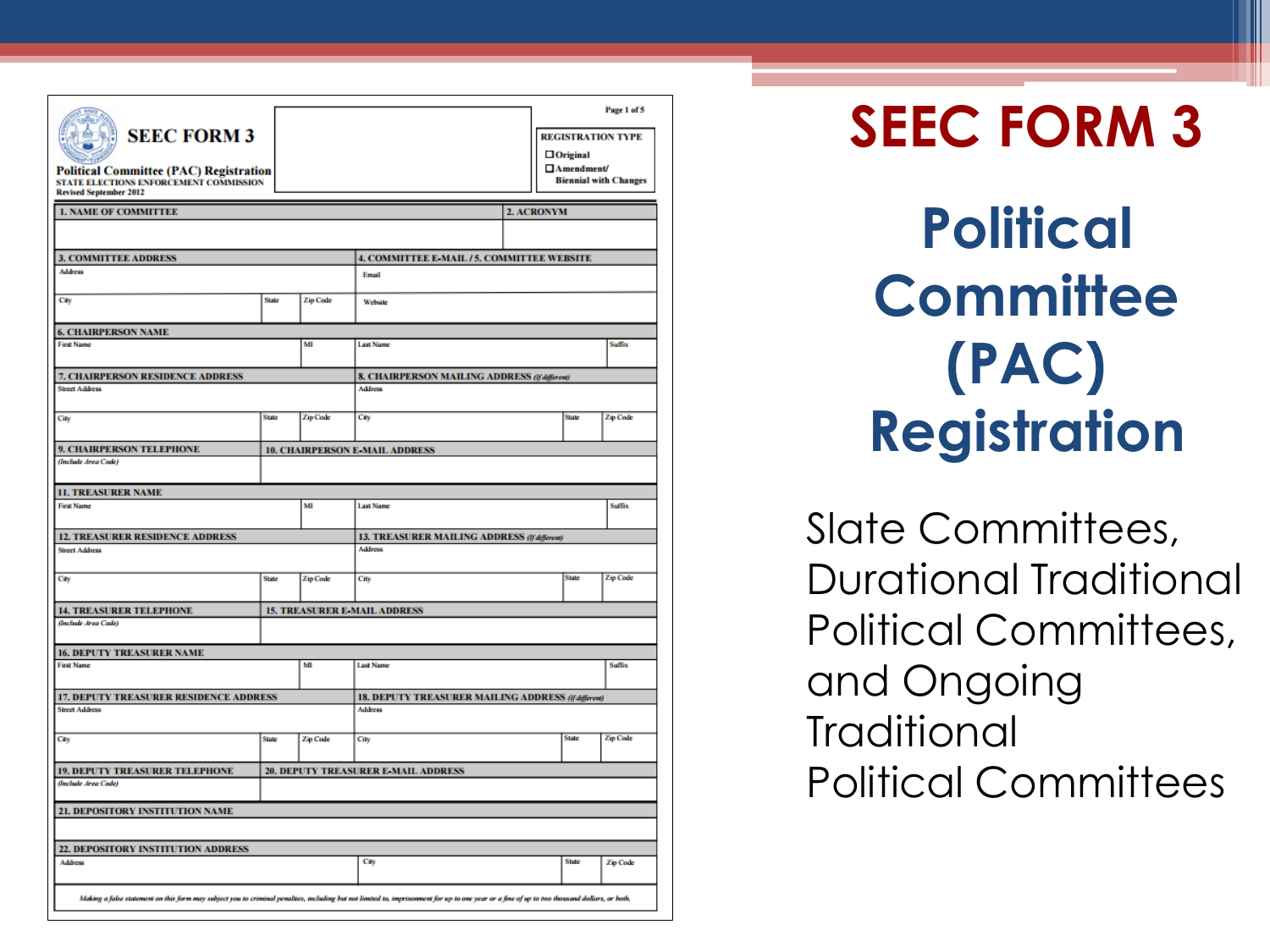### **SEEC FORM 20**

## **Itemized Campaign Finance Disclosure Statement**

Exploratory and Candidate Committees for Elected Offices in Municipal Elections and Judge of Probate in State Elections

Political Committees and Party Committees in all Elections

| <b>SEEC FORM 20</b><br><b>Itemized Campaign Finance Disclosure Statement</b><br><b>CONNECTICUT STATE ELECTIONS ENFORCEMENT COMMISSION</b><br><b>Revised January 2015</b> |                                                                       |      | Do Not Mark in This Space For Official Use Only                                                                                         |                        |                 | Page 1 of 17                         |
|--------------------------------------------------------------------------------------------------------------------------------------------------------------------------|-----------------------------------------------------------------------|------|-----------------------------------------------------------------------------------------------------------------------------------------|------------------------|-----------------|--------------------------------------|
|                                                                                                                                                                          |                                                                       |      | <b>COVER PAGE</b>                                                                                                                       |                        |                 |                                      |
| <b>1. NAME OF COMMITTEE</b>                                                                                                                                              |                                                                       |      |                                                                                                                                         |                        |                 |                                      |
|                                                                                                                                                                          |                                                                       |      |                                                                                                                                         |                        |                 |                                      |
| <b>2. TREASURER NAME</b>                                                                                                                                                 |                                                                       |      |                                                                                                                                         |                        |                 |                                      |
| First                                                                                                                                                                    |                                                                       | MI   | Last                                                                                                                                    |                        |                 | Suffix                               |
| <b>3. TREASURER ADDRESS</b>                                                                                                                                              |                                                                       |      |                                                                                                                                         |                        |                 |                                      |
| <b>Street Address</b>                                                                                                                                                    |                                                                       | City |                                                                                                                                         | State                  | Zip Code        |                                      |
|                                                                                                                                                                          |                                                                       |      |                                                                                                                                         |                        |                 |                                      |
| 4. ELECTION/REFERENDUM DATE 5. OFFICE SOUGHT (Complete only if Candidate Committee)<br>(mm/dd/yyyy)                                                                      |                                                                       |      |                                                                                                                                         |                        | (if applicable) | <b>6. DISTRICT NUMBER</b>            |
|                                                                                                                                                                          |                                                                       |      |                                                                                                                                         |                        |                 |                                      |
| 7. CANDIDATE NAME (Complete only if Candidate or Exploratory Committee)                                                                                                  |                                                                       |      |                                                                                                                                         |                        |                 |                                      |
| First                                                                                                                                                                    |                                                                       | M    | Last                                                                                                                                    |                        |                 | Suffix                               |
| <b>8. TYPE OF REPORT (Check One Box)</b>                                                                                                                                 |                                                                       |      |                                                                                                                                         |                        |                 |                                      |
| January 10 filing                                                                                                                                                        | 7th day preceding primary                                             |      | 7th day preceding referendum                                                                                                            |                        |                 | Initial Contribution or Disbursement |
|                                                                                                                                                                          |                                                                       |      |                                                                                                                                         | (PACs ONLY)            |                 |                                      |
| April 10 filing                                                                                                                                                          | $\Box$ 30 days following primary                                      |      | 45 days following referendum                                                                                                            | Amendment to           |                 |                                      |
| $\Box$ July 10 filing                                                                                                                                                    | $\Box$ 7th day preceding election                                     |      | $\Box$ Deficit                                                                                                                          | <b>Type of Report:</b> |                 |                                      |
| October 10 filing                                                                                                                                                        | $\Box$ 12th day preceding election<br>(State Central Committees Only) |      | $\Box$ Termination                                                                                                                      |                        |                 |                                      |
| $\Box$ 24 Hour Independent Expenditure<br>O Primary<br>O Election                                                                                                        | $\Box$ 45 days following election<br>not held in November             |      |                                                                                                                                         |                        |                 |                                      |
| 9. PERIOD COVERED                                                                                                                                                        |                                                                       |      |                                                                                                                                         |                        |                 |                                      |
|                                                                                                                                                                          | <b>Beginning Date</b>                                                 |      | <b>Ending Date</b>                                                                                                                      |                        |                 |                                      |
|                                                                                                                                                                          |                                                                       |      |                                                                                                                                         |                        |                 |                                      |
|                                                                                                                                                                          |                                                                       |      | thru                                                                                                                                    |                        |                 |                                      |
|                                                                                                                                                                          |                                                                       |      |                                                                                                                                         |                        |                 |                                      |
| <b>10. CERTIFICATION</b>                                                                                                                                                 |                                                                       |      |                                                                                                                                         |                        |                 |                                      |
| Disclosure Statement for the period covered is true, accurate and complete.                                                                                              |                                                                       |      | I hereby certify and state, under penalties of false statement, that all of the information set forth on this Itemized Campaign Finance |                        |                 |                                      |
| TREASURER OR DEPUTY TREASURER (SIGNATURE)                                                                                                                                |                                                                       |      | PRINT NAME OF SIGNER                                                                                                                    |                        |                 | DATE (mm/dd/yyyy)                    |
|                                                                                                                                                                          |                                                                       |      |                                                                                                                                         |                        |                 |                                      |
|                                                                                                                                                                          |                                                                       |      | A person who is found to have knowingly and willfully violated any provisions of the campaign finance statutes                          |                        |                 |                                      |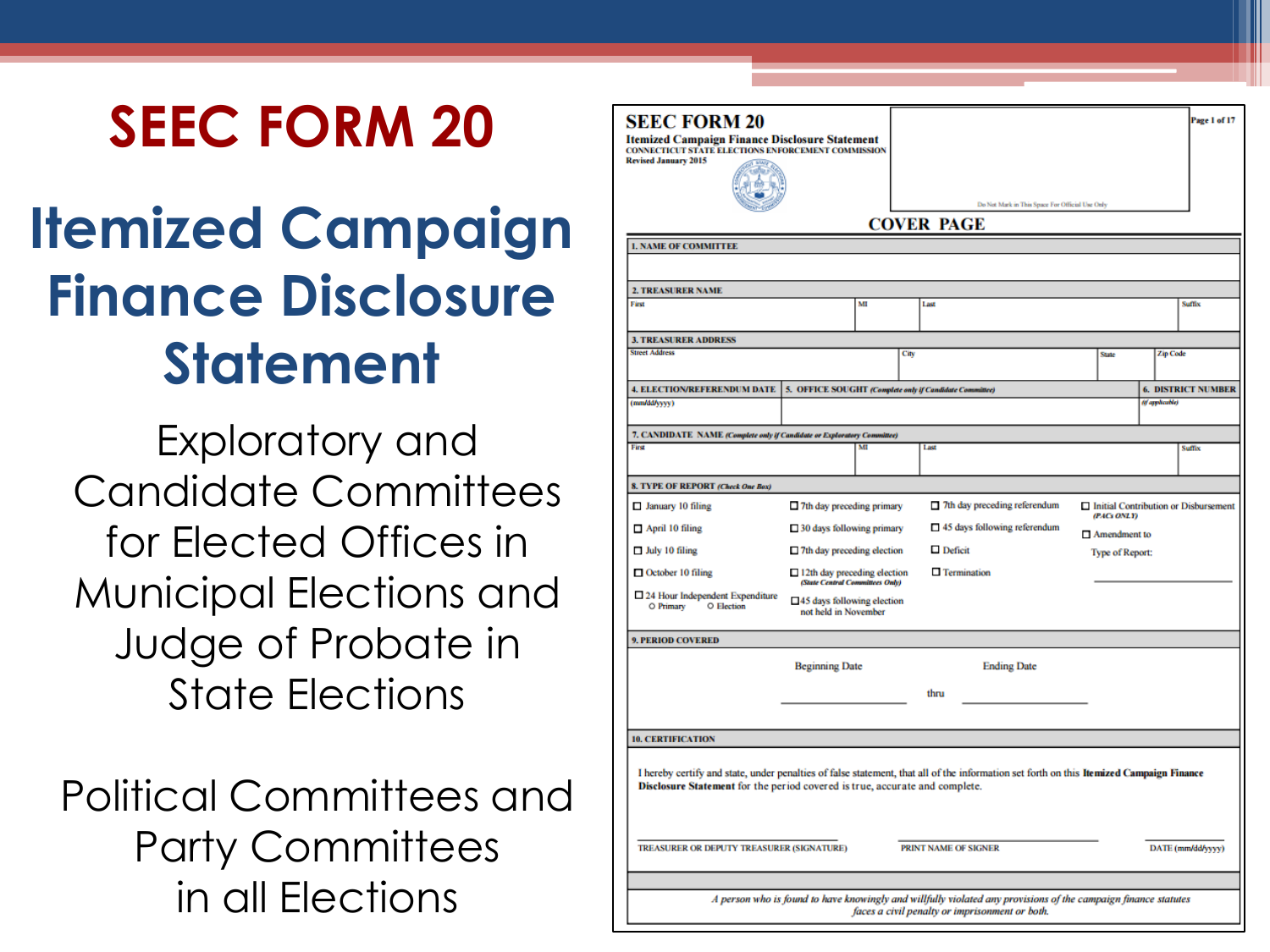### **SEEC FORM 8 and SEEC Form 40**

#### **Independent Expenditure Political Committees**

| <b>SEEC FORM 8</b><br><b>Independent Expenditure Only Political Committees</b><br><b>STATE ELECTIONS ENFORCEMENT COMMISSION</b><br><b>Revised July 2014</b> |       |                 |                                                         | Page 1 of 5<br><b>REGISTRATION TYPE</b><br>$\Box$ Original<br>$\Box$ Amendment/<br><b>Biennial with Changes</b> |  |
|-------------------------------------------------------------------------------------------------------------------------------------------------------------|-------|-----------------|---------------------------------------------------------|-----------------------------------------------------------------------------------------------------------------|--|
| <b>1. NAME OF COMMITTEE</b>                                                                                                                                 |       |                 |                                                         | 2. ACRONYM                                                                                                      |  |
| Name of previous committee (if different from above)<br><b>Previously Registered</b><br>as Different Committee                                              |       |                 |                                                         |                                                                                                                 |  |
| <b>3. COMMITTEE ADDRESS</b>                                                                                                                                 |       |                 | 4. COMMITTEE E-MAIL / 5. COMMITTEE WEBSITE              |                                                                                                                 |  |
| <b>Address</b>                                                                                                                                              |       |                 | Email                                                   |                                                                                                                 |  |
| City                                                                                                                                                        | State | <b>Zip Code</b> | Website                                                 |                                                                                                                 |  |
| <b>6. CHAIRPERSON NAME</b>                                                                                                                                  |       |                 |                                                         |                                                                                                                 |  |
| <b>First Name</b>                                                                                                                                           |       | MI              | <b>Last Name</b>                                        | Suffix                                                                                                          |  |
| 7. CHAIRPERSON RESIDENCE ADDRESS                                                                                                                            |       |                 | <b>8. CHAIRPERSON MAILING ADDRESS (If different)</b>    |                                                                                                                 |  |
| <b>Street Address</b>                                                                                                                                       |       |                 | <b>Address</b>                                          |                                                                                                                 |  |
| City                                                                                                                                                        | State | Zip Code        | City                                                    | State<br><b>Zip Code</b>                                                                                        |  |
| <b>9. CHAIRPERSON TELEPHONE</b>                                                                                                                             |       |                 | <b>10. CHAIRPERSON E-MAIL ADDRESS</b>                   |                                                                                                                 |  |
| <b>11. TREASURER NAME</b><br><b>First Name</b>                                                                                                              |       | MI              | <b>Last Name</b>                                        | Suffix                                                                                                          |  |
| <b>12. TREASURER RESIDENCE ADDRESS</b><br><b>Street Address</b>                                                                                             |       |                 | 13. TREASURER MAILING ADDRESS (If different)<br>Address |                                                                                                                 |  |
| City                                                                                                                                                        | State | Zip Code        | City                                                    | Zip Code<br>State                                                                                               |  |
|                                                                                                                                                             |       |                 |                                                         |                                                                                                                 |  |
| <b>14. TREASURER TELEPHONE</b>                                                                                                                              |       |                 | <b>15. TREASURER E-MAIL ADDRESS</b>                     |                                                                                                                 |  |
| (Include Area Code)                                                                                                                                         |       |                 |                                                         |                                                                                                                 |  |
| <b>16. DEPUTY TREASURER NAME</b>                                                                                                                            |       |                 |                                                         |                                                                                                                 |  |
| <b>First Name</b>                                                                                                                                           |       | M               | <b>Last Name</b>                                        | Suffly                                                                                                          |  |
| <b>17. DEPUTY TREASURER RESIDENCE ADDRESS</b>                                                                                                               |       |                 | 18. DEPUTY TREASURER MAILING ADDRESS (If different)     |                                                                                                                 |  |
| <b>Street Address</b>                                                                                                                                       |       |                 | <b>Address</b>                                          |                                                                                                                 |  |
| City                                                                                                                                                        | State | <b>Zip Code</b> | City                                                    | <b>State</b><br><b>Zip Code</b>                                                                                 |  |
| <b>19. DEPUTY TREASURER TELEPHONE</b><br>(Include Area Code)                                                                                                |       |                 | <b>20. DEPUTY TREASURER E-MAIL ADDRESS</b>              |                                                                                                                 |  |
| <b>21. DEPOSITORY INSTITUTION NAME</b>                                                                                                                      |       |                 |                                                         |                                                                                                                 |  |
|                                                                                                                                                             |       |                 |                                                         |                                                                                                                 |  |
| <b>22. DEPOSITORY INSTITUTION ADDRESS</b>                                                                                                                   |       |                 |                                                         |                                                                                                                 |  |
|                                                                                                                                                             |       |                 |                                                         |                                                                                                                 |  |
| <b>Address</b>                                                                                                                                              |       |                 | City                                                    | <b>State</b><br><b>Zip Code</b>                                                                                 |  |

| <b>SEEC FORM 40</b><br><b>Itemized Campaign Finance Disclosure Statement</b><br><b>For Independent Expenditure Political Committees</b><br><b>CONNECTICUT STATE ELECTIONS ENFORCEMENT COMMISSION</b><br><b>Revised May 2016</b> |                                                           |                                                                                                                                                                                                                                                                                                                                                                                                                         |                                      |                   |
|---------------------------------------------------------------------------------------------------------------------------------------------------------------------------------------------------------------------------------|-----------------------------------------------------------|-------------------------------------------------------------------------------------------------------------------------------------------------------------------------------------------------------------------------------------------------------------------------------------------------------------------------------------------------------------------------------------------------------------------------|--------------------------------------|-------------------|
|                                                                                                                                                                                                                                 |                                                           | Do Not Mark in This Space For Official Use Only                                                                                                                                                                                                                                                                                                                                                                         |                                      |                   |
|                                                                                                                                                                                                                                 |                                                           | <b>COVER PAGE</b>                                                                                                                                                                                                                                                                                                                                                                                                       |                                      |                   |
| <b>1. NAME OF COMMITTEE</b>                                                                                                                                                                                                     |                                                           |                                                                                                                                                                                                                                                                                                                                                                                                                         | 2. ELECTION/REFERENDUM DATE          |                   |
| <b>3. TREASURER NAME</b>                                                                                                                                                                                                        |                                                           |                                                                                                                                                                                                                                                                                                                                                                                                                         |                                      |                   |
| First                                                                                                                                                                                                                           | МI                                                        | Last                                                                                                                                                                                                                                                                                                                                                                                                                    |                                      | Suffly            |
| <b>4. TREASURER ADDRESS</b>                                                                                                                                                                                                     |                                                           |                                                                                                                                                                                                                                                                                                                                                                                                                         |                                      |                   |
| <b>Street Address</b>                                                                                                                                                                                                           | City                                                      |                                                                                                                                                                                                                                                                                                                                                                                                                         | Zip Code<br>State                    |                   |
| 5. TYPE OF REPORT (Check One Box)                                                                                                                                                                                               |                                                           |                                                                                                                                                                                                                                                                                                                                                                                                                         |                                      |                   |
| Ianuary 10 filing                                                                                                                                                                                                               | 7th day preceding primary                                 | 7th day preceding referendum                                                                                                                                                                                                                                                                                                                                                                                            | Initial Contribution or Disbursement |                   |
| April 10 filing                                                                                                                                                                                                                 | $\Box$ 7th day preceding election                         | 45 days following referendum                                                                                                                                                                                                                                                                                                                                                                                            | Amendment to                         |                   |
| $\Box$ July 10 filing                                                                                                                                                                                                           | $\Box$ 45 days following election<br>not held in November | $\Box$ Termination                                                                                                                                                                                                                                                                                                                                                                                                      | <b>Type of Report:</b>               |                   |
| October 10 filing                                                                                                                                                                                                               |                                                           |                                                                                                                                                                                                                                                                                                                                                                                                                         |                                      |                   |
| 24 Hour Independent Expenditure<br>O Election<br>O Primary                                                                                                                                                                      |                                                           |                                                                                                                                                                                                                                                                                                                                                                                                                         |                                      |                   |
| <b>6. PERIOD COVERED</b>                                                                                                                                                                                                        |                                                           |                                                                                                                                                                                                                                                                                                                                                                                                                         |                                      |                   |
|                                                                                                                                                                                                                                 | <b>Beginning Date</b>                                     | <b>Ending Date</b>                                                                                                                                                                                                                                                                                                                                                                                                      |                                      |                   |
|                                                                                                                                                                                                                                 |                                                           | thru                                                                                                                                                                                                                                                                                                                                                                                                                    |                                      |                   |
|                                                                                                                                                                                                                                 |                                                           |                                                                                                                                                                                                                                                                                                                                                                                                                         |                                      |                   |
| 7. CERTIFICATION                                                                                                                                                                                                                |                                                           |                                                                                                                                                                                                                                                                                                                                                                                                                         |                                      |                   |
|                                                                                                                                                                                                                                 |                                                           | I hereby certify and state, under penalties of false statement, that all of the information set forth on this<br>Itemized Campaign Finance Disclosure Statement for the period covered is true, accurate and complete, and further that any<br>expenditures and obligations disclosed were made independent of any other individual, political committee, party committee,<br>or candidate committee, or agent thereof. |                                      |                   |
| TREASURER OR DEPUTY TREASURER (SIGNATURE)                                                                                                                                                                                       |                                                           | PRINT NAME OF SIGNER                                                                                                                                                                                                                                                                                                                                                                                                    |                                      | DATE (mm/dd/yyyy) |
|                                                                                                                                                                                                                                 |                                                           | A person who is found to have knowingly and willfully violated any provisions of the campaign finance statutes<br>faces a civil penalty or imprisonment or both.                                                                                                                                                                                                                                                        |                                      |                   |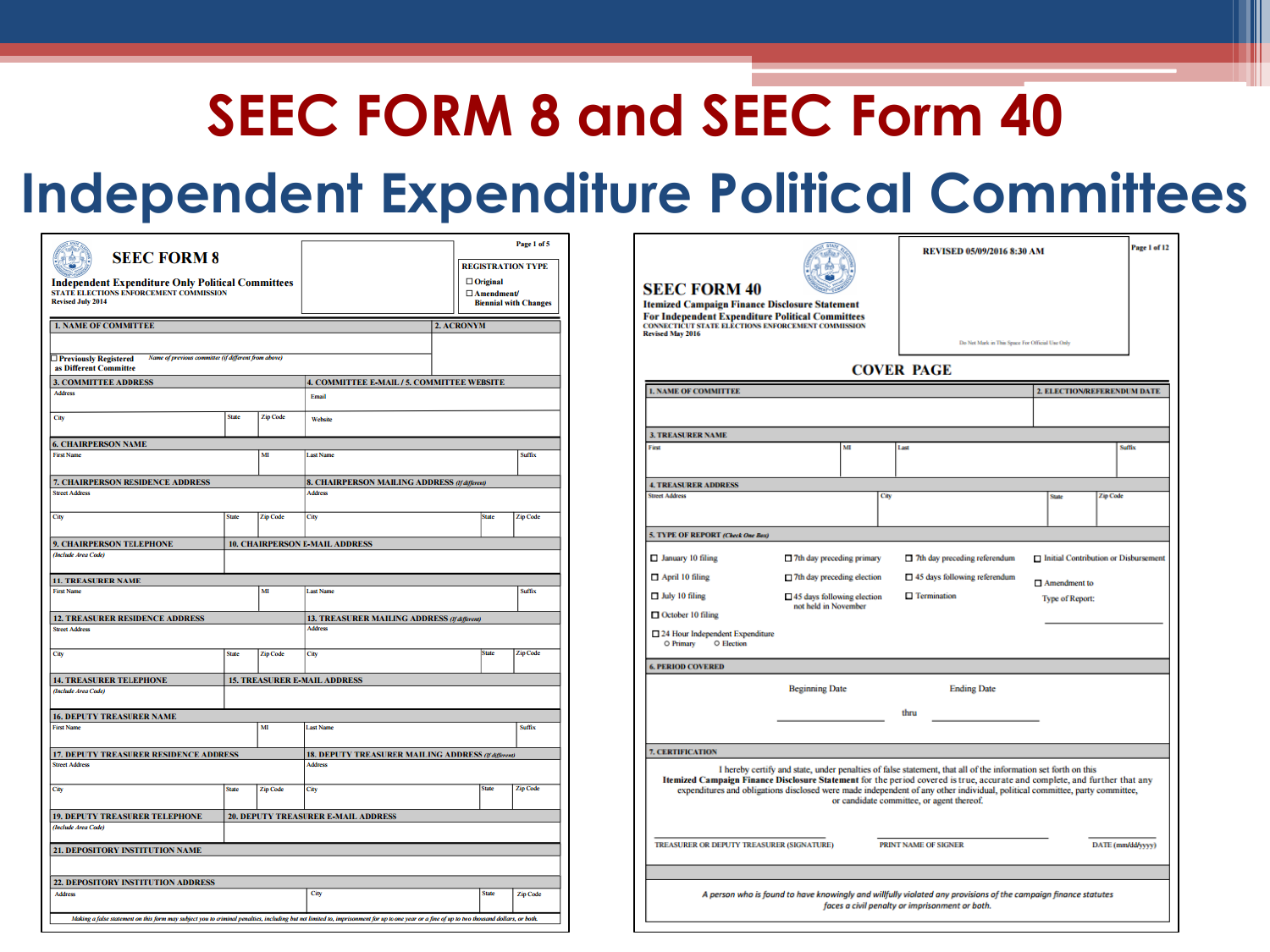

**Candidate Committees** Organized for the November 2, 2021 Municipal Election (September 14, 2021 Primary) General Statutes § 9-608

| <b>Type of Report</b>                                                                            | <b>Period Covered</b>                                                                                                                                                                                        |                       |
|--------------------------------------------------------------------------------------------------|--------------------------------------------------------------------------------------------------------------------------------------------------------------------------------------------------------------|-----------------------|
| <b>January 10 Filing</b>                                                                         | 10/01/20 through 12/31/20                                                                                                                                                                                    | 01/11/21              |
| <b>April 10 Filing</b>                                                                           | 01/01/21 through 03/31/21                                                                                                                                                                                    | 04/12/21              |
| July 10 Filing                                                                                   | 04/01/21 through 06/30/21                                                                                                                                                                                    | 07/12/21              |
| 7 <sup>th</sup> Day Preceding Primary Filing<br>Committees of candidates<br>in a primary         | 07/01/21 through 09/05/21                                                                                                                                                                                    | 09/07/211             |
|                                                                                                  |                                                                                                                                                                                                              |                       |
| October 10 Filina<br>Committees of candidates<br>in general election                             | 09/06/21 through 09/30/21<br>Committees of candidates in general election<br>who were in a primary<br>07/01/21 through 09/30/21<br>Committees of candidates in general election<br>who were not in a primary | 10/12/21 <sup>2</sup> |
|                                                                                                  |                                                                                                                                                                                                              |                       |
| <b>30 Days Following Primary Filing</b><br>Committees of candidates<br>unsuccessful in a primary | 09/06/21 through 09/30/21                                                                                                                                                                                    | 10/12/21 <sup>3</sup> |
|                                                                                                  |                                                                                                                                                                                                              |                       |
| 7 <sup>th</sup> Day Preceding Election Filing<br>Committees of candidates<br>in general election | 10/01/21 through 10/24/21                                                                                                                                                                                    | 10/26/21 <sup>2</sup> |
|                                                                                                  |                                                                                                                                                                                                              |                       |
| <b>Deficit Filing</b><br>Committees of candidates<br>unsuccessful in a primary                   | 10/01/21 through 12/06/21                                                                                                                                                                                    | 12/13/21 <sup>4</sup> |
|                                                                                                  |                                                                                                                                                                                                              |                       |
| <b>Termination Filing</b><br>Committees of candidates<br>unsuccessful in a primary               | 10/01/21 through 12/13/21                                                                                                                                                                                    | $12/20/21^{5}$        |
|                                                                                                  |                                                                                                                                                                                                              |                       |
| <b>January 10 Filing</b>                                                                         | 10/25/21 through 12/31/21                                                                                                                                                                                    | $01/10/22^6$          |
|                                                                                                  |                                                                                                                                                                                                              |                       |
| <b>Deficit Filina</b><br><b>General Election</b><br>candidate committees                         | 01/01/22 through 01/31/22                                                                                                                                                                                    | 02/07/22              |
|                                                                                                  |                                                                                                                                                                                                              |                       |
| <b>Termination Filing</b><br><b>General Election</b><br>candidate committees                     | 01/01/22 through 03/31/22                                                                                                                                                                                    | 04/07/228             |

2021 November Municipal Candidate Committee Calendar last revised December 2020

**2021 Filing Calendars**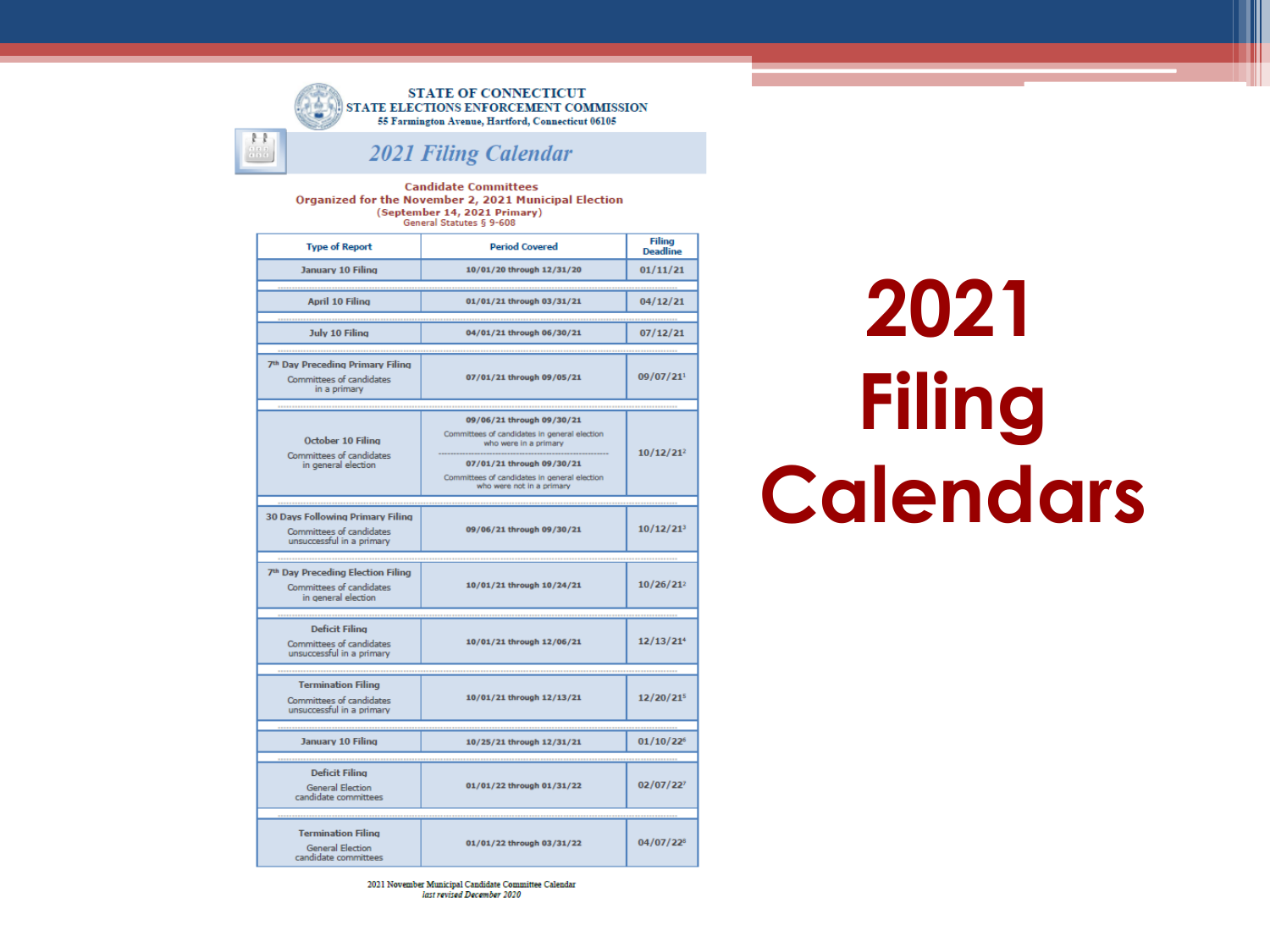## **What Determines "Timeliness"?**



#### Hand delivered by due date

Postmarked by midnight of due date